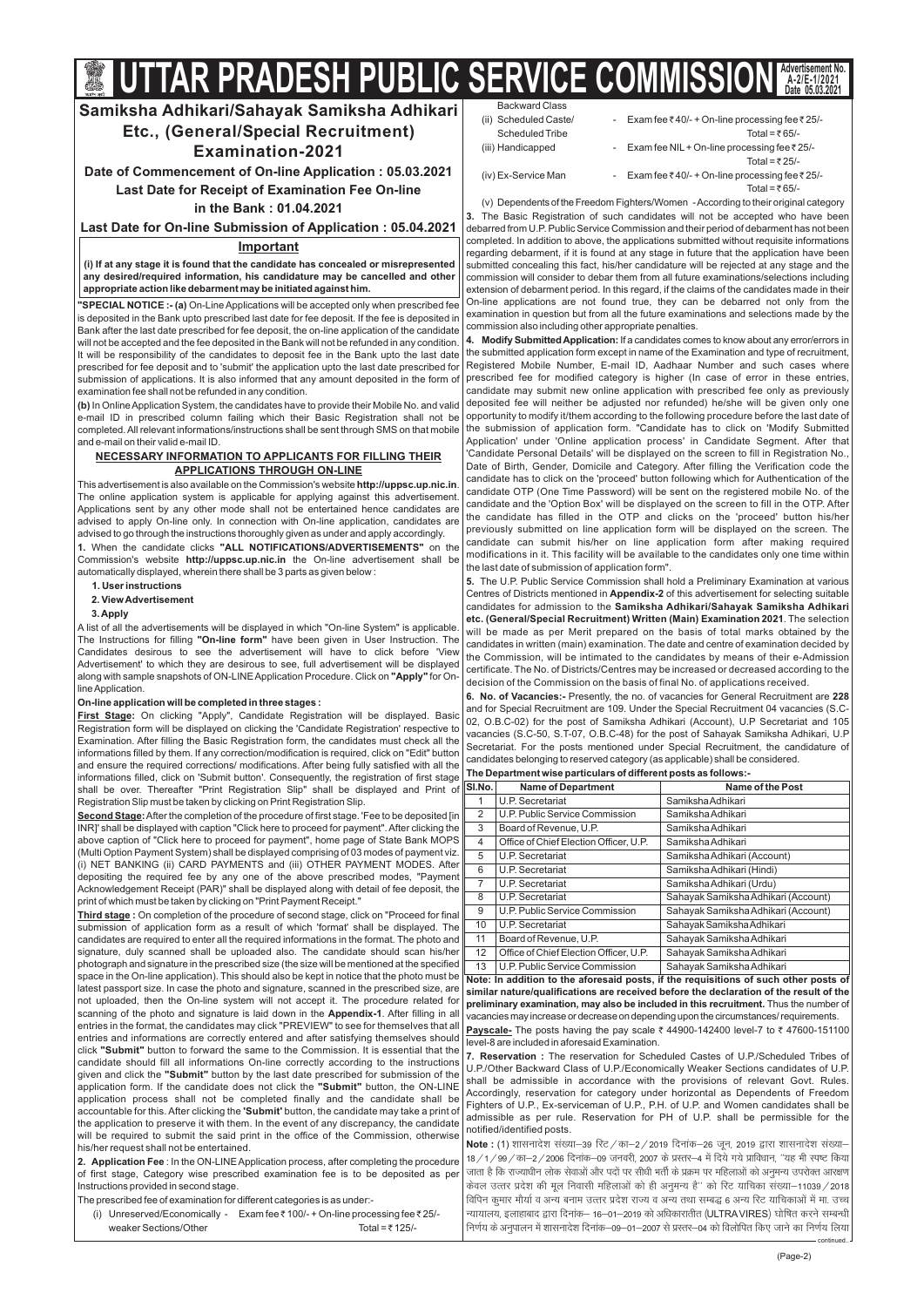(Page-3)

*x;k gSA mDr fu.kZ; 'kklu }kjk ek- mPp U;k;ky; ds vkns'k fnukad&16-01-2019 ds fo#) nk;j fo'ks"k* अपील (डी) संख्या–475 */* 2019 में मा. उच्च न्यायालय द्वारा पारित होने वाले अन्तिम निर्णय के अधीन होगा (2) The Candidates claiming the benefit of reservation/age relaxation must obtain, in support of their category a certificate issued by competent authority on the proforma available on Appendix-3 of the Website of this detailed advertisement and shall submit the same to the Commission when asked for. (3) All Reserved category candidates of U.P. must mention their Category/Sub Category in theApplication. (4) Candidates claiming reservation/age relaxation in more than one category will be entitled to only one

concession whichever is more beneficial to them. (5) The Scheduled Caste, Scheduled Tribes, Other Backward Class, Economically Weaker Sections, Dependents of Freedom Fighter, Ex-service Man and PH candidates who are not the permanent residents of U.P. shall not be given the benefit of reservation/ age relaxation. In case of women candidates the caste certificate issued from father side only will be treated valid.

**9. MARITAL STATUS :** Male candidates who are married and have more than one wife living and female candidates who have married a person already having a wife, shall not be eligible unless the Hon'ble Governor has granted exemption from this condition.

**Commissioned/Short Service Commissioned Officers:** In accordance with the provision of the G.O. No. 22/10/1976-Karmik-2-85, dated 30-1-1985 Emergency Commissioned/ Short Service Commissioned Officers who have not been released from Army but whose period of Army service has been extended for rehabilitation may also apply for this examination on the following conditions: (A) Such applicants will have to obtain a certificate of the competent authority of Army, Navy, Air Force to the effect that their period of Service has been extended for rehabilitation and no disciplinary action is pending against them. (B) Such applicants will have to submit in due course a written undertaking that in case they are selected for the post applied for, they will get themselves released immediately from the Army Service. The above facilities will not be admissible to Emergency/Short Service Commissioned Officers, if (a) he gets or physical disability or on his own request and who gets gratuity. **8. Conditions of Eligibility (For age relaxation only) : (I) Eligibility in case of Emergency**

**10. EDUCATIONAL QUALIFICATION :** The candidates must possess Bachelor's Degree from a University established by law in India or equivalent qualification upto the last date for receipt of On-Line application. This should be mentioned by the candidates in the relevant Column of their On-Line application form but for some posts specific educational qualifications have been prescribed. The details of which are given as below:-

**Note:** In case of Specific Educational qualification posts, the candidates must give their options clearly, in that condition only they shall be considered for the posts bearing specific educational qualification.

**Upper Age Limit:** (a) Upper age limit shall be greater by five years for candidates belonging to Scheduled Castes of U.P., Scheduled Tribes of U.P., Other Backward Classes of U.P., Skilled players of U.P. of Classified Games, State Govt. Employees of U.P. including Teachers/Staff of the Basic Shiksha Parishad of U.P. and Teachers/Staff of the GovernmentAided Madhyamik Vidyalayas of U.P. i.e. they must have not been born before 2nd July, 1976. (b) Upper age limit shall be greater by fifteen years for physically handicapped persons of U.P. (c) Upper age limit shall also be greater by five years for Group- 'B' posts for the Emergency Commissioned Officers/ Short Service Commissioned Officers/Ex-Army Personnels of U.P. who have rendered five years service in Army, but there shall be no reservation for Group- 'B' posts. In case of availability of Group 'C' posts in the examination, the age relaxation and reservation shall be given according to Rule.

| SI.            | Name of         | Name of                   | <b>Department/Specific Educational Qualification</b>        |
|----------------|-----------------|---------------------------|-------------------------------------------------------------|
| No.            | Post            | <b>Department</b>         |                                                             |
| $\mathbf{1}$ . | <b>Samiksha</b> | U.P.                      | <b>U.P. Secretariat</b>                                     |
|                | Adhikari        | <b>Secretariat</b>        | (1) Bachelor's degree in commerce with Accountancy          |
|                | (Account)       |                           | from a University established by law in India or a          |
|                |                 |                           | qualification recognized by the Government as               |
|                |                 |                           | equivalent thereto.                                         |
|                |                 |                           | (2) 'O' Level certificate in Computer Application from an   |
|                |                 |                           | Institute recognized by the Government.                     |
|                |                 |                           | (3) Knowledge of Hindi written in Devnagari Script.         |
| 2.             | <b>Samiksha</b> | <b>U.P.</b>               | <b>U.P. Secretariat</b>                                     |
|                | Adhikari        | <b>Secretariat</b>        | Bachelor's degree with Hindi Literature or Sanskrit         |
|                | (Hindi)         |                           | Literature as one of the Subjects from a University         |
|                |                 |                           | established by law in India or a qualification recognized   |
|                |                 |                           | by the Government as equivalent thereto.                    |
| 3.             | <b>Samiksha</b> | <b>U.P.</b>               | <b>U.P. Secretariat</b>                                     |
|                | <b>Adhikari</b> | <b>Secretariat</b>        | Bachelor's degree with Arabic Literature or Persian         |
|                | (Urdu)          |                           | Literature or Urdu Literature as one of the subjects from a |
|                |                 |                           | University established by law in India or a qualification   |
|                |                 |                           | recognised by the Government as equivalent thereto.         |
|                |                 |                           | Provided that requirement of having taken urdu              |
|                |                 |                           | Literature or Persian Literature or Arabic Literature shall |
|                |                 |                           | not be necessary in case of a candidate who has passed      |
|                |                 |                           | the Adib-e-Kamil Examination of Jamia Urdu-Aligarh.         |
| 4.             |                 | Sahayak U.P. Secretariat/ | <b>U.P. Secretariat</b>                                     |
|                | <b>Samiksha</b> | <b>U.P. Public</b>        | (1) Bachelor's degree in commerce with Accountancy          |
|                | Adhikari        | <b>Service</b>            | from a University established by law in India or a          |
|                | (Account)       | <b>Commission</b>         | qualification recognized by the Government as               |
|                |                 |                           | equivalent thereto.                                         |
|                |                 |                           | (2) 'O' Level certificate in Computer Application from an   |
|                |                 |                           | Institute recognized by the Government.                     |
|                |                 |                           | (3) Knowledge of Hindi written in Devnagari Script.         |
|                |                 |                           | <b>U.P. Public Service Commission</b>                       |
|                |                 |                           |                                                             |

permanent Commission in the Army, (b) he has been released from the Army on|admitted to the Main (written examination) who are declared successful in the Preliminary tendering resignation, (c) he has been released from the Army on grounds of misconduct|Examination for which the successful Candidates will have to fill up another application **12. SOME INFORMATION ABOUT MAIN EXAMINATION:** (i) Only such candidates will be form according to instructions of the Commission and for this application, the Examination fees for unreserved, E.W.S. of U.P., Other Backward Class of U.P. and for Candidates belonging to other states (out of U.P.) is Rs. 160/- and Rs. 25/- as On-line Processing fee = Rs. 185/- and for Scheduled Caste and Scheduled Tribe Candidates the fee is Rs. 70/- and Rs. 25/- as On-line processing fee = Rs. 95/- only. The Candidates of Physically Handicapped category of U.P. are exempted from fee but they have to pay Rs. 25/- only as On-line Processing fee. Candidates of Ex-Army personnels of U.P., Exam fee is Rs. 70/-and Rs. 25/- as On-line processing fees = Rs. 95/-. The candidates of D.F.F. of U.P. and Women candidates shall deposit their fee according to their original category. (ii) Candidates should carefully note that they will have to appear for the main examination against the same Roll No. allotted for the Preliminary Examination. (iii) The dates and venue for the Main examination shall be informed by the Commission later on through e-Admit cards. (iv) Preferences for different posts will be taken from the candidates at the relevant time which will be treated final and no change therein will be worthy of being admitted. In this regard no application for error correction/modified shall be acceptable. (v) All original certificates shall be verified after the declaration of final Result. Candidates will also be required to furnish four passport size Photographs, two unattested and two attested by their Head of Department or Head of the Institution where they have received education or by a Gazetted Officer. (vi) Candidates serving under the Central or State Government will have to produce 'No Objection Certificate' from their employer issued by the competent authority.

# **UTTAR PRADESH PUBLIC SERVICE COMMISSION (2)**

(3) Diploma in Computer Science from any recognized Institute/University or "O" Level certificate awarded by the DOEACC Society. **Note:** Preference shall be given to a candidate knowing English Typewriting also.

**NOTE: At the stage of main examination the candidates must send hard copy of their application form and enclose self-attested copies of all certificates in support of their claims as rendered in the online application. In this connection, a separate press communique shall be published in due course by the commission. If they do not send the hard copy of the application form along with self attested copies of all certificates in support of their all claims, their candidature shall be cancelled.**

**11. (i) AGE LIMIT : (i)** Candidates must have attained the age of 21 years and must not limit is 55 years i.e. they must have not been born before 02 July, 1966. **(ii) Relaxation in** have crossed the age of 40 years on July 1, 2021 i.e. they must have not been born earlier than 2nd July, 1981 and not later than July 1, 2000. For PH candidates, the maximum age

|    |           |                           | Graduate degree in commerce with Accountancy from a                         | For this benefit, the Handicapped persons must produce a certificate of being handicapped                                                                                     |
|----|-----------|---------------------------|-----------------------------------------------------------------------------|-------------------------------------------------------------------------------------------------------------------------------------------------------------------------------|
|    |           |                           | University recognized by law in India.                                      | in that Sub category issued by prescribed Medical Officer/Specialist and counter signed                                                                                       |
| 5. |           |                           | Sahayak U.P. Secretariat/ U.P. Secretariat/Board of Revenue, U.P./Office of | by the Chief Medical Officer according to Rule 3 of U.P. Public Service (Reservation)                                                                                         |
|    | Samikshal | /Board of                 | <b>Chief Election Officer, U.P.</b>                                         | for physically Handicapped, Dependent of Freedom Fighters and Ex-Servicemen                                                                                                   |
|    |           | Adhikari   Revenue, U.P./ | (1) Bachelor's degree from a University established by                      | (Amendment) Act, 2018. It is worth while mentioning that as per section-3 of the said Act,                                                                                    |
|    |           | Office of                 | law in India or a qualification recognized by the                           | the new identification of post has not yet been received from the government, however                                                                                         |
|    |           | <b>Chief Election</b>     | Government as equivalent thereto.                                           | as per identification (Category/ Subcategory) mentioned in requisitions received from                                                                                         |
|    |           | Officer, U.P./            | (2) "O" Level certificate awarded by the DOEACC                             | the Appointing authorities the selection process will be completed accordingly. (6) The                                                                                       |
|    |           | <b>U.P. Public</b>        | Society or a qualification equivalent thereto.                              | Ex-Army personnels must be discharged from army upto the last date prescribed for                                                                                             |
|    |           | <b>Service</b>            | (3) Must possess a minimum speed of twenty five words                       | receipt of applications. (7) Date, time and venue etc. of examination along with Roll No.                                                                                     |
|    |           | <b>Commission</b>         | per minute in Hindi typewriting.                                            | will be communicated to the candidates through e-Admit Cards, Candidates will have to                                                                                         |
|    |           |                           | Note: Preference shall be given to a candidate knowing                      | appear at the centre/venue allotted to them by the Commission. No change in centre/                                                                                           |
|    |           |                           | English Typewriting also.                                                   | venue is permissible and no application shall be entertained in this regard. (8) The<br>candidature of such candidates who are subsequently found ineligible according to the |
|    |           |                           | <b>U.P. Public Service Commission</b>                                       | terms laid down in advertisement will be cancelled and their any claim for the Examination                                                                                    |
|    |           |                           | (1) A Bachelor's degree from a University established by                    | will not be entertained. The decision of the Commission regarding eligibility of the                                                                                          |
|    |           |                           | the Law in India or a qualification recognized by the                       | candidates shall be final. (9) The Application/candidature will be rejected/cancelled if                                                                                      |
|    |           |                           | Government as equivalent thereto.                                           | the application is not submitted on prescribed form, date of birth is not mentioned or                                                                                        |
|    |           |                           | (2) Must possess a minimum speed of twenty five words                       | wrong date of birth is mentioned, overage, under age, not fulfilling the minimum                                                                                              |
|    |           |                           | per minute in Hindi typewriting.                                            | educational qualifications, application received after last date and no signature under                                                                                       |
|    |           |                           |                                                                             |                                                                                                                                                                               |

**13. IMPORTANT INSTRUCTIONS FOR CANDIDATES:** (1)As per decision of the UPPSC a candidate will be liable to be debarred from this examination and all other future examinations and selections upto a maximum period of five years for furnishing any wrong information in his/her application form which cannot be substantiated by relevant documents or for any other malpractice. (2) The claim of category, subcategory, domicile, gender, date of birth, name and address will be valid only till the last date of online application. In this regard no application for error correction/modification shall be acceptable. Incomplete application form shall be summarily rejected and no correspondence shall be entertained in this regard. On submission of false/misleading information, the candidature will be cancelled. (3) The date of birth of the candidates shall be admissible as entered in High School Certificate. The candidate will have to attach his/her High School or Equivalent Examination Certificate with the application form of Examination. No Other Certificate shall be acceptable for Date of Birth and if it is not attached with the application it shall be rejected. (4) The candidates will have to enclose self attested copies of Marksheets, Certificates & Degrees along with the application form of Main examination in support of their claims of Educational Qualifications. If they do not enclose self attested copies of certificates/documents in support of their claims, the application shall be rejected. (5) The benefit of reservation to the categories of Handicapped persons of society shall be given only on the posts which shall be identified by the Government for their Sub category.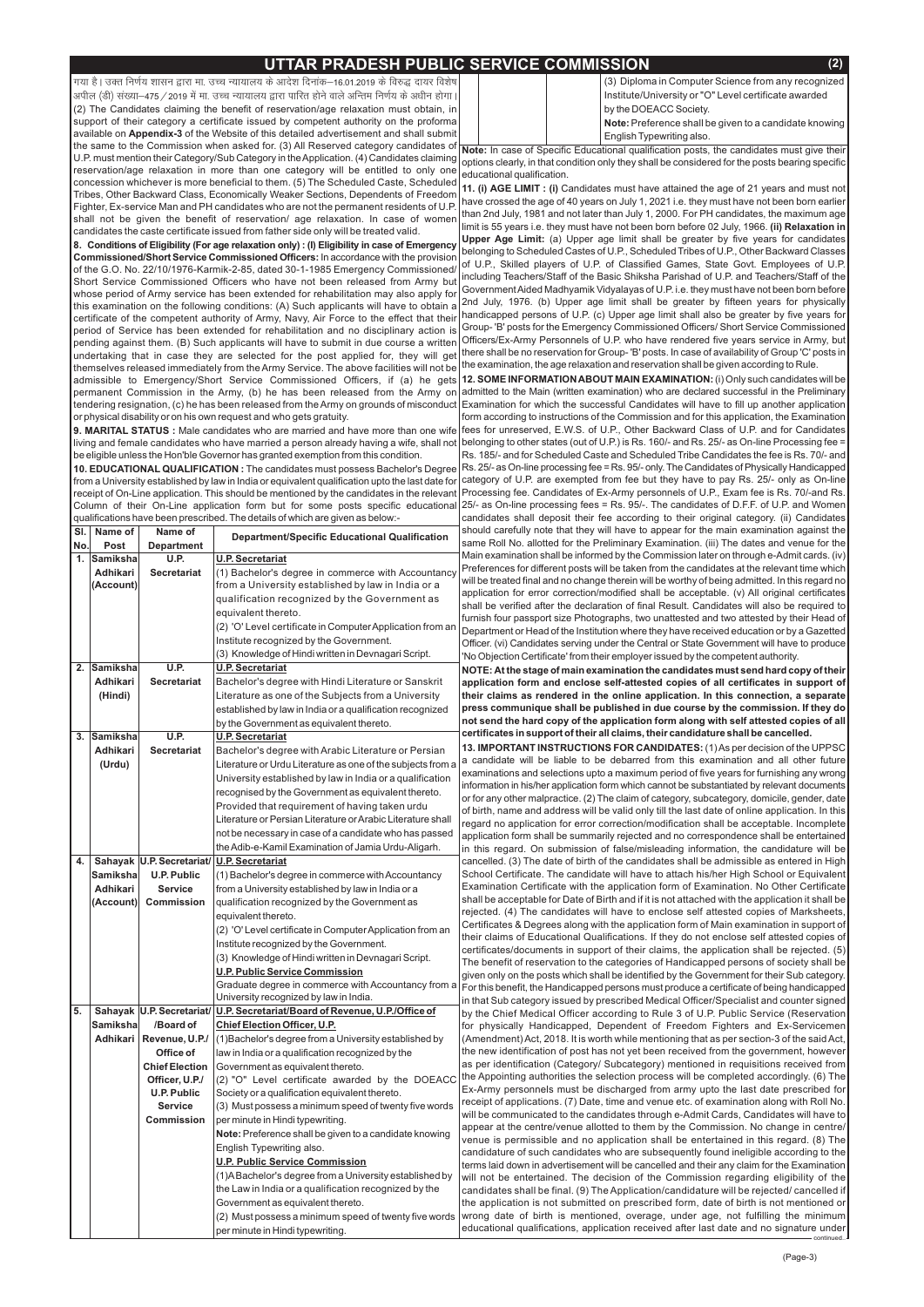# **UTTAR PRADESH PUBLIC SERVICE COMMISSION (3)**

continued..

**6.** In the event of involvement of a candidate in the concealment of any important information, pendency of any case/criminal case, conviction, more than a husband or wife being alive, submission of facts in a distorted manner malpractice, canvassing for candidature/selection etc., the Commission reserves the right to reject the candidature and debar him from appearing in the examination in question and in all other future examinations and selections.

7. In case the candidates feel any problem in the "On-line Application" they may get their problem resolved by contacting over phone or on Website clicking **'Contact us'**.

8. The procedure relating to upload scanned photo and signature is given in Appendix-1. The name of Districts for Preliminary Examination are available in the advertisement in Appendix-2 and proformae of caste certificates for different reserved categories are given in Appendix-3. In the same way the plan of Preliminary and main Examination and the syllabus on **Appendix-4** and **Appendix-5**.

declaration in the format. (10) The Commission may admit the candidates provisionally after summarily checking the application but if it is found at any stage that applicant was not eligible or that his/her application should have been rejected or was not entertainable initially, his/her candidature will be rejected and if the candidate is selected, the recommendation of the Commission for appointment shall be withdrawn. (11) The Commission reserves the right of cancelling the candidature of any candidate found indulging in any malpractice i.e. copying in examination hall or indiscipline, misbehaviour or  $\operatorname{\rm can}$ vassing for his/her candidature. On violation of these instructions, the candidates may be debarred from this examination as well as future examinations. In this regard the decision of the Commission shall be final. (12) In all communications to the Commission, the candidates must mention the name of examination, advertisement No., registration No., date of birth, father's/ husband's name and also the Roll Number, if communicated. (13) Candidates selected for appointment will have to undergo Medical Examination as required under the Rules. (14) On the basis of the Result of Preliminary Examination, thirteen times candidates to the number of vacancies shall be declared successful for the main examination. (15) The candidates who are appearing in the Examination of essential qualification prescribed for the posts need not apply, because they are not eligible. (16) While filling the OMR answer sheets, the candidates must use Black Ball Point Pen only. Use of any other Pen or Pencil is strictly prohibited. (17) Candidates are directed to fill all the entries correctly in the O.M.R. Answer sheet. In case of leaving them blank or filling them erroneously the candidate will be wholly responsible for the same and the commission will not evaluate his/her O.M.R. Answer sheet. The informations filled in the OMR Answer sheet must not be erased by whitener, blade or rubber etc.. (18) <u>In all the objective type papers, the candidates shall be</u> <u>original copy to the Invigilator and the candidate's copy to keep with them.</u> (19) In the Preliminary/ Written (Main) Examination for the objective type Question papers, penalty (Negative Marking) shall be imposed for wrong answers given by the candidates which is as below:- (i) There were four alternatives for the answer to every question. For each question for which a wrong answer has been given by the candidates, one third (0.33) of the marks assigned to that question will be deducted as penalty. (ii) If a candidate gives more than one answer, it will be treated as a wrong answer even if one of the given answer happens to be correct and there will be same penalty as above for that question. (iii) If a question is left blank i.e. no answer is given by the candidate, there will be no penalty for that question. (20) The minimum efficiency standard for S.C. & S.T. candidates is fixed 35% i.e. the Candidates of these Categories shall not be placed in the merit/select list if they have secured less than 35% marks in the Preliminary/Main examination. Similarly, the minimum efficiency standard for the candidates of other categories is fixed 40% i.e. such candidates shall not be placed in the merit/select list if they have secured less than 40% marks in the Preliminary/Main examination. All such candidates who have secured less marks than the marks of minimum efficiency standard as fixed by the Commission shall be treated disqualified. (21) The candidates shall be required to obtain such minimum marks in compulsory paper of General Hindi, as may be determined by the Govt. or Commission, as the case may be. (22) **If it is found that a candidate has submitted any** provided OMR answer sheets in duplicates i.e. original copy and candidate's copy. After completion of the examination, the candidates are required to hand over the **forged documents he/she will be debarred from all selections of UPPSC forever and action under relevant sections of I.P.C. will also be taken against him/her.**

At the top of the page, there is a Declaration. The candidates are advised to go through the content of the Declaration carefully. Candidate has the option either to agree or disagree with the content of Declaration by clicking on 'IAgree' or 'I do not agree' buttons. In case the candidate opts to disagree, the application will be dropped, and the procedure will be terminated. Accepting to agree only will submit the candidate's On-line Application.

In no circumstances, applications of any stage shall be accepted after the last **1.** prescribed date and time. Applications found without requisite informations and without photograph and signature, even when received in time, may be summarily rejected.

In the On-line system the candidates must ensure that all the requisite informations **2.** have been duly filled and must click the submit Button by the Last prescribed Date & Time. Candidates must take the print and keep it safely. In any discrepancy candidates will have to produce the said print otherwise no request shall be entertained.

Those candidates, willing to take the benefit of the reservation/age relaxation must **3.** obtain a certificate, issued by the competent authority, in support of the reserved category, in the prescribed format printed in this detailed advertisement (Appendix-3) and submit of periodically. the same to the Commission, whenever required to do so. Those claiming more than one reservation/Age relaxation will be given only one such concession, which will be more beneficial. The candidates who are not originally domiciled of U.P. belonging to SC, ST, O.B.C., EWS, dependants of freedom fighters, Ex-Servicemen, skilled players and P.H. are not entitled to benefit of reservation/age relaxation. In case of the women candidates, the caste certificate issued from father side will be treated valid.

5. On clicking "Admit Card/Hall Ticket" candidate can download their Admit Card using with some basic credential of candidate.

The Commission do not advise to candidates about their eligibility. Therefore, they **4.** should carefully read the advertisement and when satisfied about their eligibility conditions of the advertisement, then only apply. The candidates must possess all the requisite qualifications till the last date for submitting the applications.

**5.** In the category of dependants of the freedom fighters only sons, daughters, grandsons

(Son's son/Daughter's son) and grand daughters (son's daughter/daughter's daughter, married/unmarried) are covered. It is advised that the candidates of the aforesaid category must obtain the reservation certificate from the District Magistrate in terms of Govt. Order No. 453/79-V-1-15-1(Ka)14-2015 dated 07.04.2015 in the prescribed format and submit the same.

- Paste the Photo on any white paper as per the above required dimensions. Sign in the **1.** Signature Space provided. Ensure that the signature is within the box.
- **2.** Scan the above required size containing photograph and signature. Please do not scan the complete page.
- **3.** The entire image (of size 3.5 cm by 6.0 cm) consisting of the photo along with the signature is required to be scanned, and stored in \* .**jpg, .jpeg, .gif, .tif, .png** format on local machine.

**For other Information:** For other Information candidates are advised to select desired option in 'Home Page' of Commission's website **http://uppsc.up.nic.in**

# **GENERAL INSTRUCTIONS**

**DetailedApplication Form:**

**LAST DATE FOR RECEIPT OF APPLICATIONS**: On-line Application process must be completed (including filling up of Part-I, Part-II and Part-III of the Form) before last date of form submission according to Advertisement, after which the Web-Link will be disabled.

This section shows information relevant to Notification

This section shows information about candidate's personal details i.e. Registration Number, candidate's name, Father/Husband's name, Gender, DOB, UP domicile, Category, Marital status, email ID and contact number.

Other details of candidate shows the information details about UP Freedom Fighter, Ex Army service duration and your physical deformity.

Its shows your educational and experience details.

At the bottom of the page there is a 'Declaration' for the candidates. Candidates are advised to go through the content of the Declaration carefully.

After filling all above particulars there is provision for preview your detail before final submission of application form on clicking on "Preview" button.

Preview page will display all facts/particulars that you have mentioned on entry time, if you are sure with filled details then click on "Submit" button to finally push data into server with successfully submission report that you can print.

Otherwise using "Back" button you can modify your details.

Click here to view KeyAnswer Sheet

1. On clicking "View Application status" option in Candidate Segment page you can see current status of candidate.

2. On clicking "Result" option in Candidate Segment page candidate can see result status

3. "Interview/Exam Schedule" option in Candidate Segment page candidate can see interview and examination schedule details periodically.

4. On clicking "Key Answer Sheet" candidate can download key answer sheet.

Here you will see your complete communication address and photo with your signature. **Declaration segment**

6. On clicking "List of Rejected Candidate" candidate can view Rejected candidate list.

7. On clicking "Syllabus" candidate can view syllabus of particular examination.

| <b>NOTIFICATIONS/ADVTS</b>                                                           |
|--------------------------------------------------------------------------------------|
| <b>All Notifications/Advertisements</b>                                              |
| ONLINE FORM SUBMISSION                                                               |
| 1. Candidate Registration (First Stage)                                              |
| 2. Fee Deposition / Reconciliation (SECOND STAGE)                                    |
| 3. Submit Application Form (Third Stage)                                             |
| <b>APPLICATION FORM STATUS</b>                                                       |
| Update your transaction ID by Double Verification mode View Application Status       |
| List of Applications Having photo related Objections                                 |
| <b>Print Duplicate Registration Slip</b>                                             |
| <b>Print Detailed Application Form</b>                                               |
| <b>EXAMINATION SEGMENT</b>                                                           |
| Print Address Slip for sending Documents to commission [Only for Direct Recruitment] |
| <b>DOWNLOAD SEGMENT</b>                                                              |
| Download Admit Card                                                                  |
| Download interview letter                                                            |
| Download Syllabus                                                                    |
| Know your Registration No.                                                           |

[Candidates applying on-line need NOT send hard copy of the Online Application filled by them on-line or any other document/certificate/testimonial to the Uttar Pradesh Public Service Commission. However they are advised to take printout of the On-line Application and retain it for further communication with the UPPSC.] [The Candidates applying for the examination should ensure that they fulfill all eligibility conditions for admission to examination. Their admission at all the stages of the examination will be purely provisional subject to satisfying the prescribed eligibility conditions.] UPPSC takes up verification of eligibility conditions with reference to original documents at subsequent stages of examination process.

The Procedure relating to upload Photo & Signature.

# **Notification Details :**

# **Personal Details**

#### **Other Details of Candidate**

#### **Education & Experience Details**

#### **Candidate address, photo & signature details**

#### **[CANDIDATES ARE ADVISED TO TAKE A PRINT OF THIS PAGE BY CLICKING ON THE "PRINT" OPTIONAVAILABLE]**

#### **CANDIDATE SEGMENT**

#### **Regarding Application :**

# **Guide Lines for Scanning Photograph with Signature**

### **Appendix - 1**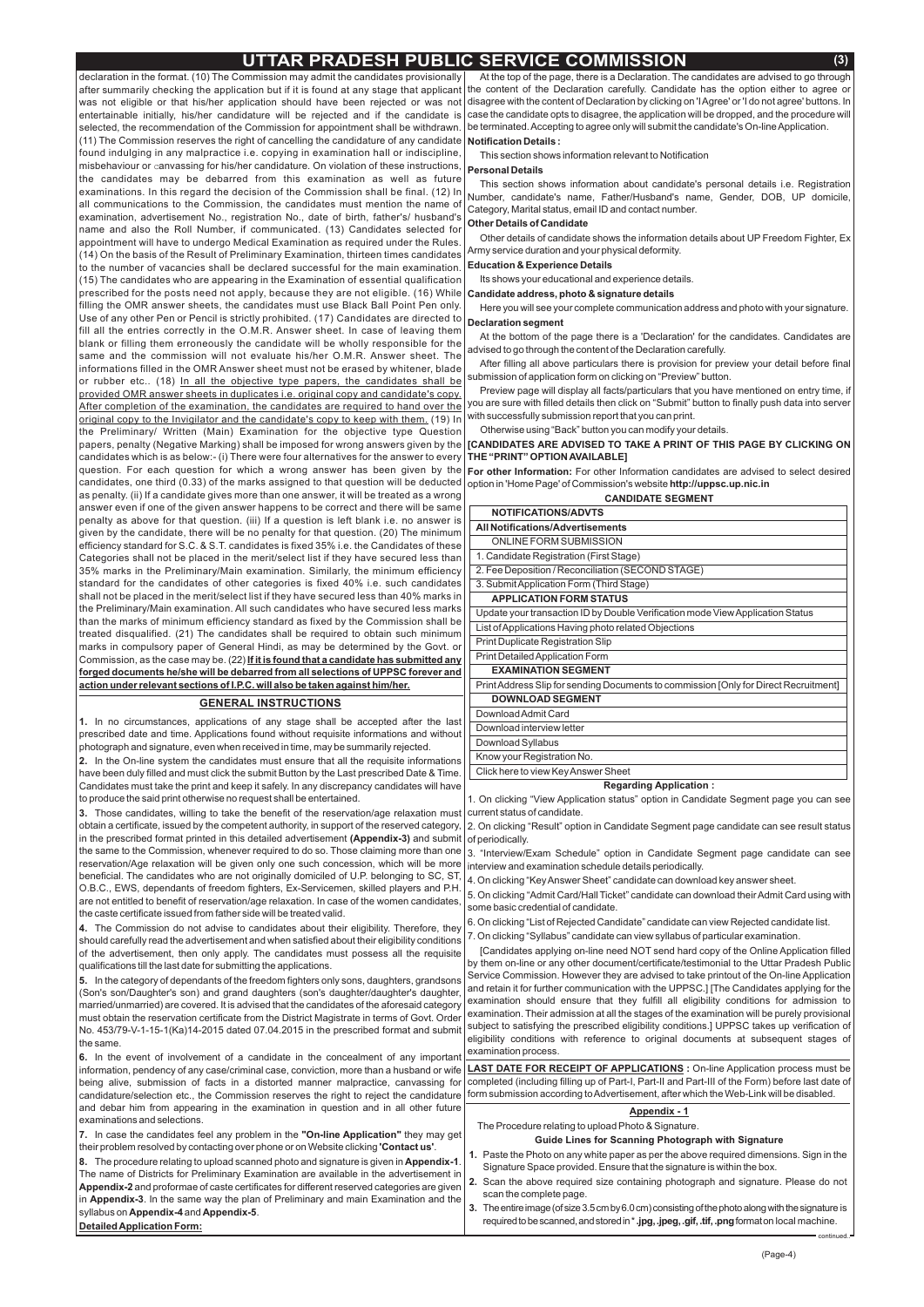# **UTTAR PRADESH PUBLIC SERVICE COMMISSION (4)**

# **4.** Ensure that the size of the scanned image is not more than **50 KB**.

# **Sample Image & Signature :-**

- **5.** If the size of the file is more than **50 KB**, then adjust the settings of the scanner such as the DPI resolution, no. colours etc., during the process of scanning.
- **6.** The applicant has to sign in full in the box provided. Since the signature is proof of identity, it must be genuine and in full; initials are not sufficient. Signature in CAPITAL LETTERS is not permitted.
- **7.** The signature must be signed only by the applicant and not by any other person.
- **8.** The signature will be used to put on the Hall Ticket and wherever necessary. If the Applicant's signature on answer script, at the time of the examination, does not match the signature on the Hall Ticket, the applicant will be disqualified.

**Agra, Ayodhya, Azamgarh, Barabanki, Bareily, Ghaziabad, Gorakhpur, Jaunpur, Jhansi, Kanpur Nagar, Lucknow, Mathura, Meerut, Mirzapur, Moradabad, Prayagraj, Rae Bareili, Sitapur and Varanasi** . The name of the districts in which the preliminary Examination will be held are as follows:-

The No. of Districts/Centers may be increased or decreased according to the decision of commission on the basis of final No. of applications received.

#### **Appendix - 2**

### **Appendix - 3**

|                                                                                            | उ0प्र0 की अनुसूचित जाति तथा अनुसूचित जनजाति के लिये जाति प्रमाण–पत्र                               |
|--------------------------------------------------------------------------------------------|----------------------------------------------------------------------------------------------------|
|                                                                                            |                                                                                                    |
|                                                                                            |                                                                                                    |
|                                                                                            | राज्य की  जाति के व्यक्ति हैं जिसे संविधान (अनुसूचित जाति) आदेश, 1950 (जैसा कि                     |
|                                                                                            | समय–समय पर संशोधित हुआ)/ संविधान (अनुसूचित जनजाति, उत्तर प्रदेश) आदेश, 1967 के अनुसार              |
| अनुसूचित जाति /अनुसूचित जनजाति के रूप में मान्यता दी गई है।                                |                                                                                                    |
|                                                                                            | ਬੈ                                                                                                 |
|                                                                                            | हूँ                                                                                                |
| स्थान                                                                                      | हस्ताक्षर<br>इ                                                                                     |
| दिनांक                                                                                     | रं<br>पूरा नाम                                                                                     |
| मुहर                                                                                       | पद नाम<br>3                                                                                        |
|                                                                                            | f<br>जिलाधिकारी / अतिरिक्त जिलाधिकारी / सिटी मजिस्ट्रेट / परगना मजिस्ट्रेट / तहसीलदार / अन्य वेतन  |
|                                                                                            | भोगी मजिस्ट्रेट यदि कोई हो / जिला समाज कल्याण अधिकारी                                              |
|                                                                                            | उत्तर प्रदेश के अन्य पिछड़े वर्ग के लिए जाति प्रमाण-पत्र                                           |
|                                                                                            | 꾸                                                                                                  |
|                                                                                            | f                                                                                                  |
|                                                                                            | उत्तर प्रदेश राज्य की  पिछड़ी जाति के व्यक्ति हैं। यह जाति उत्तर प्रदेश लोक सेवा (अनुसूचित         |
|                                                                                            | जातियों, अनुसूचित जनजातियों तथा अन्य पिछड़े वर्गों के लिये आरक्षण) अधिनियम, 1994 (यथासंशोधित)      |
| की अनुसूची–एक के अन्तर्गत मान्यता प्राप्त है।                                              |                                                                                                    |
|                                                                                            |                                                                                                    |
|                                                                                            | 1994 (यथासंशोधित) की अनुसूची-दो (जैसा कि उत्तर प्रदेश लोक सेवा) (अनुसूचित जातियों, अनुसूचित        |
|                                                                                            | जनजातियों और अन्य पिछड़े वर्गों के लिये आरक्षण) (संशोधन) अधिनियम, 2001 द्वारा प्रतिस्थापित किया    |
|                                                                                            | गया है एवं जो उत्तर प्रदेश लोक सेवा (अनुसूचित जातियों, अनुसूचित जनजातियों और अन्य पिछड़े वर्गों के |
|                                                                                            | लिये आरक्षण) (संशोधन) अधिनियम, 2002 द्वारा संशोधित की गयी है, से आच्छादित नहीं है। इनके            |
|                                                                                            | माता–पिता की निरंतर तीन वर्ष की अवधि के लिये सकल वार्षिक आय आठ लाख रुपये या इससे अधिक              |
| नहीं है तथा इनके पास धनकर अधिनियम, 1957 में यथा विहित छूट सीमा से अधिक सम्पत्ति भी नहीं है |                                                                                                    |
|                                                                                            |                                                                                                    |
|                                                                                            |                                                                                                    |
| सामान्यतया रहता है।                                                                        |                                                                                                    |
| ख्यान                                                                                      | हस्ताक्षर                                                                                          |
| दिनांक                                                                                     | पूरा नाम                                                                                           |
| मुहर                                                                                       | पद नाम                                                                                             |
|                                                                                            | जिलाधिकारी / अतिरिक्त जिलाधिकारी / सिटी मजिस्ट्रेट / परगना मजिस्ट्रेट / तहसीलदार।                  |
|                                                                                            | (प्रपत्र– <b>।</b> )                                                                               |
|                                                                                            |                                                                                                    |

*mRrj izns'k ljdkj*

*eSa ----------------------------------------------- iq=@iq=h@iRuh ------------------------------------------------------- xzke@dLck ---------------* <u>-----------------------</u> पोस्ट ऑफिस <u>.......................</u> थाना <u>.....................</u> ब्लाक ..................... तहसील ........................

| दिया है, एतद्द्वारा घोषणा करता / करती हूँ:— |  |  |  |  |  |  |
|---------------------------------------------|--|--|--|--|--|--|

1. मैं ..................... जाति से सम्बन्ध रखता / रखती हूँ, जो उत्तर प्रदेश हेतु अधिसूचित अनुसूचित *tkfr] vuqlwfpr tutkfr ,oa vU; fiNM+k oxZ dh lwph esa lwphc) ugha gSA*

2. मेरे परिवार की कुल स्रोत्रों (वेतन, कृषि, व्यवसाय, पेशा इत्यादि) से कुल वार्षिक आय रु. . *-------------------- ¼'kCnksa esa½ gSA*

3. मेरे परिवार के पास उल्लिखित आय के सिवाय अथवा इसके अतिरिक्त अन्यत्र कोई परिसम्पत्ति *ugha gSA*

*dbZ LFkkuksa ij fLFkr ifjlEifRr;ksa dks tksM+us ds i'pkr~ Hkh eSa ¼uke½ ------------------------ vkfFkZd :i ls कमजोर वर्ग के दायरे में आता /* आती हूँ।

#### अथवा

4. मैं घोषणा करता / करती हूँ कि मेरे परिवार की सभी परिसम्पत्तियों को जोड़ने के पश्चात् *fuEufyf[kr esa ls fdlh Hkh lhek ls vf/kd ugha gS&*

- I. 5 (पाँच) एकड़ कृषि योग्य भूमि अथवा इससे ऊपर |
- II.) एक हजार वर्ग फीट अथवा इससे अधिक क्षेत्रफल का फ्लैट |

III. अधिसूचित नगरपालिका के अन्तर्गत 100 वर्ग गज अथवा इससे अधिक का आवासीय भूखण्ड |

IV. अधिसूचित नगरपालिका से इतर 200 वर्ग गज अथवा इससे अधिक का आवासीय भूखण्ड |

मैं प्रमाणित करता / करती हूँ कि मेरे द्वारा उपरोक्त जानकारी मेरे ज्ञान और विश्वास के अनुसार सत्य और मैं आर्थिक रूप से कमजोर वर्ग के लिए आरक्षण सुविधा प्राप्त करने हेतु पात्रता धारण करता / करती  $\frac{2}{3}$ । यदि मेरे द्वारा दी गई जानकारी असत्य ⁄ गलत पायी जाती है तो मैं पूर्ण रूप में जानता ⁄ जानती हूँ कि *bl vkosnu i= ds vk/kkj ij fn;s x;s izek.k i= ds }kjk 'kS{kf.kd laLFkku esa fy;k x;k izos'k@yksd* .<br>.<br>विजिति *dista differe for the form frame in the in the frame for the fail* of a said for the set on the set on t .<br>आधार पर कोई अन्य सुविधा / लाभ प्राप्त किया गया है उससे भी वंचित किया जा सकेगा और इस सम्बन्ध में *fof/k ,oa fu;eksa ds v/khu esjs fo#) dh tkus okyh dk;Zokgh ds fy, eSa mRrjnk;h jgw¡xk@jgw¡xhA*

**नोट**:— जो लागू नहीं हो उसे काट दें |

|                                                                                                 | Imparied reach<br>(a)                                                                      |
|-------------------------------------------------------------------------------------------------|--------------------------------------------------------------------------------------------|
| आर्थिक रूप से कमजोर वर्ग के सदस्य द्वारा प्रस्तुत किया जाने वाला आय एवं परिसम्पत्ति             | Weakness of grip<br>(b)                                                                    |
| प्रमाण–पत्र                                                                                     | Ataxic<br>(c)                                                                              |
| दिनांक–<br> प्रमाण–पत्र संख्या–                                                                 | (v) OA-One arm affected                                                                    |
|                                                                                                 | Imparied reach<br>(a)                                                                      |
| वित्तीय वर्ष  के लिए मान्य                                                                      | Weakness of grip<br>(b)                                                                    |
|                                                                                                 | Ataxic<br>(c)                                                                              |
|                                                                                                 | (vi) BH-Stiff back and hips (Cannot sit or stood)                                          |
|                                                                                                 | (vii) MW- Muscular weakness and limited physical endurance                                 |
| निवासी हैं, जिनका फोटोग्राफ नीचे अभिप्रमाणित है, आर्थिक रूप से कमजोर वर्ग के सदस्य हैं, क्योंकि | <b>B. Blindness or Low Vision:</b>                                                         |
| वित्तीय वर्ष  में इनके परिवार की कूल वार्षिक आय 8 लाख (आठ लाख रुपये मात्र) से कम है।            | <b>B-Blind</b><br>(i)                                                                      |
| इनके परिवार के स्वामित्व में निम्नलिखित में से कोई भी परिसम्पत्ति नहीं है:—                     | PB-Partialy Blind<br>(ii)                                                                  |
| l. 5 (पाँच) एकड़ कृषि योग्य भूमि अथवा इससे ऊपर।                                                 | C. Hearing impairment:                                                                     |
| II. एक हजार वर्ग फीट अथवा इससे अधिक क्षेत्रफल का फ्लैट।                                         | D-Deaf<br>(i)                                                                              |
| I.II अधिसूचित नगरपालिका के अन्तर्गत 100 वर्ग गज अथवा इससे अधिक का आवासीय भूखण्ड ।               | PD-Partially Deaf<br>(ii)                                                                  |
| IV. अधिसूचित नगरपालिका से इतर 200 वर्ग गज अथवा इससे अधिक का आवासीय भूखण्ड।                      | (Delete the category whichever is not applicable)                                          |
|                                                                                                 | 2. This condition is progressive/non-progressive/likely to improve/ not likely to improve. |
|                                                                                                 | - continued                                                                                |

|                                                                         | आवेदक / आवेदिका का हस्ताक्षर तथा पूरा नाम                                                                                             |
|-------------------------------------------------------------------------|---------------------------------------------------------------------------------------------------------------------------------------|
| स्थान :—                                                                |                                                                                                                                       |
| दिनांक :--                                                              |                                                                                                                                       |
| उ.प्र. के दिव्यांगों के लिए प्रमाण-पत्र                                 |                                                                                                                                       |
| DISABILITY CERTIFICATE FOR PHYSICALLY HANDICAP OF U.P.                  |                                                                                                                                       |
| <b>NAME &amp; ADDRESS OF THE INSTITUTE/HOSPITAL</b>                     |                                                                                                                                       |
| Certificate No.                                                         | Date                                                                                                                                  |
| <b>DISABILITY CERTIFICATE</b>                                           | Recent photograph<br>of the candidate<br>showing the disability<br>duly attested by the<br>Chairperson of the<br><b>Medical Board</b> |
|                                                                         |                                                                                                                                       |
|                                                                         |                                                                                                                                       |
| mark (s)  is suffering from permanent disability of following category. |                                                                                                                                       |
| A. Locomotor or cerebral palsy:                                         |                                                                                                                                       |
| BL-Both legs affected but not arms.<br>(i)                              |                                                                                                                                       |
| <b>BA-Both arms affected</b><br>(ii)                                    |                                                                                                                                       |
| Imparied reach<br>(a)                                                   |                                                                                                                                       |
| (b)<br>Weakness or grip                                                 |                                                                                                                                       |
| (iii) BLA-Both legs and both arms affected                              |                                                                                                                                       |

*vuqlwfpr tutkfr rFkk vU; fiNM+s oxksZa ds :i esa vf/klwfpr ugha gSA*

|                                                  | हस्ताक्षर (कार्यालय का मुहर सहित)         |
|--------------------------------------------------|-------------------------------------------|
| आवेदक का                                         |                                           |
| पासपोर्ट साईज  <br>का अभिप्रमाणित  <br>फोटोग्राफ |                                           |
|                                                  | जिलाधिकारी / अतिरिक्त जिलाधिकारी / सिटी   |
|                                                  | मजिस्ट्रेट / परगना मजिस्ट्रेट / तहसीलदार। |

(प्रपत्र—II)

# *vkfFkZd :i ls detksj oxZ ds ykHkkFkZ Lo;a ?kks"k.kk i=*

*Ray Embryon* 

(iv) OL-One leg affected (right or left)

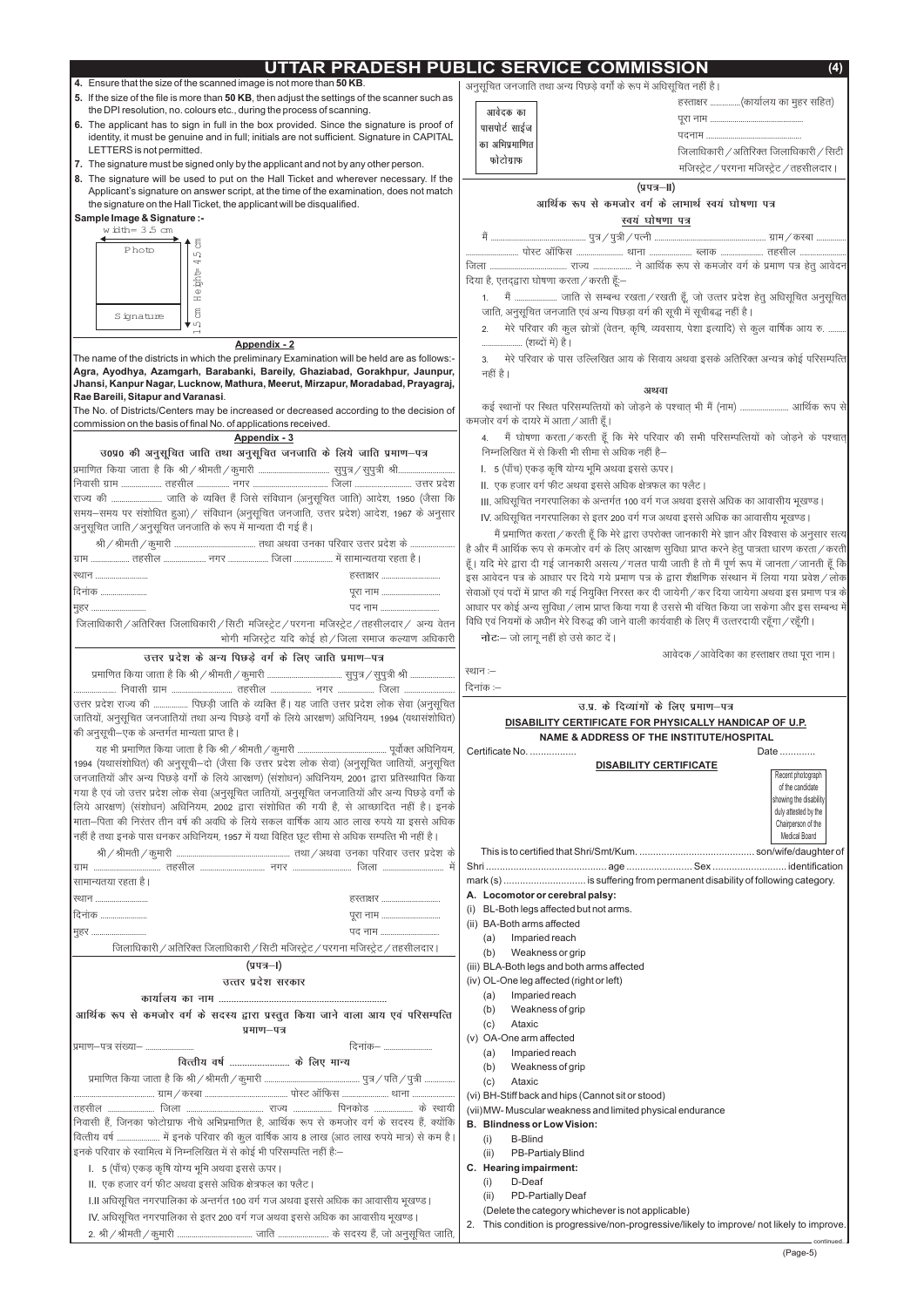(Page-6)

| UTTAR PRADESH PUBLIC SERVICE COMMISSION |  |
|-----------------------------------------|--|
|                                         |  |

|                                                                            |                                                                                | Re-assessn of this case is not recommended/is recommended after a period of                                             |                                                                               |                                                                                                                             |
|----------------------------------------------------------------------------|--------------------------------------------------------------------------------|-------------------------------------------------------------------------------------------------------------------------|-------------------------------------------------------------------------------|-----------------------------------------------------------------------------------------------------------------------------|
| year  months.                                                              |                                                                                |                                                                                                                         |                                                                               | संस्था का नाम                                                                                                               |
| 3. Percentage of disability in his/her case is  percent.                   |                                                                                |                                                                                                                         |                                                                               |                                                                                                                             |
|                                                                            |                                                                                | 4. Sh./Smt./Kum.  meets the following physical requirements discharge of                                                |                                                                               |                                                                                                                             |
| his/her duties:                                                            |                                                                                |                                                                                                                         |                                                                               | नोट : यह प्रमाण–पत्र प्रदेशीय खेल–कूद संघ के सचिव द्वारा व्यक्तिगत रूप से किये गये हस्ताक्षर होने पर                        |
| (i) F-can perform work by manipulating with fingers.                       |                                                                                | Yes/No                                                                                                                  | ही मान्य होगा।                                                                |                                                                                                                             |
| (ii) PP-can perform work by pulling & pushing.                             |                                                                                | Yes/No                                                                                                                  |                                                                               |                                                                                                                             |
| (iii) L-can perform work by lifting.                                       |                                                                                | Yes/No                                                                                                                  |                                                                               | <u>प्रारूप <math>-3</math></u>                                                                                              |
| (iv) KC-can perform work by kneeling and crouching.                        |                                                                                | Yes/No                                                                                                                  |                                                                               | (मान्यता प्राप्त क्रीड़ा /खेल में अपने विश्वविद्यालय की ओर से अन्तर्विश्वविद्यालय प्रतियोगिता में भाग                       |
| (v) B-can perform work by bending.                                         |                                                                                | Yes/No                                                                                                                  |                                                                               | लेने वाले खिलाड़ी के लिये)                                                                                                  |
| (vi) S-can perform work by sitting.                                        |                                                                                | Yes/No<br>Yes/No                                                                                                        |                                                                               |                                                                                                                             |
| (vii) ST-can perform work by standing.                                     |                                                                                | Yes/No                                                                                                                  |                                                                               | कुशल खिलाड़ियों के लिए प्रमाण-पत्र                                                                                          |
| (viii)W-can perform work by walking<br>(ix) SE-can perform work by seeing. |                                                                                | Yes/No                                                                                                                  |                                                                               |                                                                                                                             |
| (x) H-can perform work by hearing/speaking.                                |                                                                                | Yes/No                                                                                                                  |                                                                               |                                                                                                                             |
| (xi) RW-can perform work by reading and writing.                           |                                                                                | Yes/No                                                                                                                  |                                                                               |                                                                                                                             |
|                                                                            |                                                                                |                                                                                                                         |                                                                               |                                                                                                                             |
|                                                                            |                                                                                |                                                                                                                         |                                                                               | . विश्वविद्यालय की ओर से भाग लिया। उनके टीम के द्वारा उक्त प्रतियोगिता / टूर्नामेन्ट में                                    |
| Member                                                                     | Member                                                                         | Chairperson                                                                                                             |                                                                               |                                                                                                                             |
| <b>Medical Board</b>                                                       | <b>Medical Board</b>                                                           | <b>Medical Board</b>                                                                                                    | विश्वविद्यालय में उपलब्ध रिकार्ड के आधार पर दिया गया है।                      |                                                                                                                             |
|                                                                            |                                                                                | Countersigned by the                                                                                                    | ख्यान                                                                         |                                                                                                                             |
|                                                                            |                                                                                | Medical Superintendent/                                                                                                 | दिनांक                                                                        |                                                                                                                             |
|                                                                            |                                                                                | CMO/HQ Hospital                                                                                                         |                                                                               |                                                                                                                             |
|                                                                            |                                                                                | (with seal)                                                                                                             |                                                                               | संस्था का नाम                                                                                                               |
| Strike out which is not applicable.                                        |                                                                                |                                                                                                                         |                                                                               |                                                                                                                             |
|                                                                            |                                                                                | उ.प्र. लोक सेवा (शारीरिक रूप से विकलांग, स्वतंत्रता संग्राम सेनानियों के आश्रितों और                                    |                                                                               | नोट: यह प्रमाण-पत्र विश्वविद्यालय के डीन ऑफ स्पोर्ट्स या इंचार्ज खेल-कूद द्वारा व्यक्तिगत रूप से                            |
|                                                                            |                                                                                | भूतपूर्व सैनिकों के लिए आरक्षण) अधिनियम 1993 (यथासंशोधित) के अनुसार स्वतंत्रता                                          | किये गये हस्ताक्षर होने पर ही मान्य होगा।                                     |                                                                                                                             |
|                                                                            | संग्राम सेनानी के आश्रित के लिए प्रमाण–पत्र                                    |                                                                                                                         |                                                                               |                                                                                                                             |
|                                                                            | प्रमाण–पत्र                                                                    |                                                                                                                         |                                                                               | प्रारूप $-4$                                                                                                                |
|                                                                            |                                                                                |                                                                                                                         |                                                                               | (मान्यता प्राप्त क्रीड़ा / खेल में अपने स्कूल की ओर से राष्ट्रीय खेल-कूद में भाग लेने वाले                                  |
|                                                                            |                                                                                |                                                                                                                         |                                                                               | खिलाड़ी के लिये)                                                                                                            |
|                                                                            |                                                                                | सेवा (शारीरिक रूप से विकलांग, स्वतंत्रता संग्राम सेनानियों के आश्रित और भूतपूर्व सैनिक के लिए आरक्षण)                   |                                                                               | डाइरेक्ट्रेट ऑफ पब्लिक इन्सट्रक्शन्स / निदेशक, शिक्षा, उत्तर प्रदेश  राज्य स्तर की                                          |
|                                                                            |                                                                                | आधिनियम1993 के अनुसार स्वतंत्रता संग्राम सेनानी हैं और श्री / श्रीमती / कुमारी (आश्रित)                                 |                                                                               | सेवाओं / पदों पर नियुक्ति के लिए कुशल खिलाड़ियों के लिए प्रमाण-पत्र                                                         |
|                                                                            |                                                                                | पुत्र / पुत्री / पौत्र (पुत्र का पुत्र या पुत्री का पुत्र) / पौत्री (पुत्र की पुत्री या पुत्री का पुत्री) (विवाहित अथवा |                                                                               |                                                                                                                             |
|                                                                            |                                                                                | अविवाहित) उपरांकित अधिनियम 1993 (यथासंशोधित) के प्रावधानों के अनुसार उक्त श्री/श्रीमती                                  |                                                                               |                                                                                                                             |
| (स्वतंत्रता संग्राम सेनानी)  के आश्रित हैं।                                |                                                                                |                                                                                                                         |                                                                               |                                                                                                                             |
|                                                                            |                                                                                |                                                                                                                         |                                                                               |                                                                                                                             |
|                                                                            |                                                                                |                                                                                                                         |                                                                               |                                                                                                                             |
| स्थान                                                                      |                                                                                |                                                                                                                         | प्रतियोगिता / टूर्नामेन्ट में  स्थान प्राप्त किया गया।                        |                                                                                                                             |
|                                                                            |                                                                                | जिलाधिकारी                                                                                                              |                                                                               | यह प्रमाण-पत्र डाइरेक्ट्रेट ऑफ पब्लिक इन्सट्रक्शन्स / शिक्षा में उपलब्ध रिकार्ड के आधार पर दिया गया                         |
| दिनांक                                                                     |                                                                                |                                                                                                                         | है ।                                                                          |                                                                                                                             |
|                                                                            |                                                                                |                                                                                                                         | ख्यान                                                                         |                                                                                                                             |
|                                                                            | कुशल खिलाड़ियों के लिये प्रमाण-पत्र जो उ.प्र. के मूल निवासी हैं                |                                                                                                                         | दिनांक                                                                        |                                                                                                                             |
|                                                                            | शासनादेश संख्या-22/21/1983-कार्मिक-2 दिनांक 28 नवम्बर, 1985                    |                                                                                                                         |                                                                               |                                                                                                                             |
|                                                                            | प्रमाण-पत्र के फार्म $-$ 1 से 4 प्रारूप $-1$                                   |                                                                                                                         |                                                                               | संस्था का नाम                                                                                                               |
|                                                                            |                                                                                | (मान्यता प्राप्त क्रीड़ा / खेल में अपने देश की ओर से अन्तर्राष्ट्रीय प्रतियोगिता में भाग लेने वाले                      |                                                                               |                                                                                                                             |
|                                                                            | खिलाड़ी के लिये)                                                               |                                                                                                                         |                                                                               | नोट: यह प्रमाण-पत्र निदेशक/या अतिरिक्त/संयुक्त या उपनिदेशक डाइरेक्ट्रेट ऑफ पब्लिक                                           |
|                                                                            |                                                                                | सम्बन्धित खेल की राष्ट्रीय फेडरेशन/राष्ट्रीय एसोसिएशन का नाम  राज्य सरकार की                                            | इन्सट्रक्शन्स / शिक्षा  द्वारा व्यक्तिगत रूप से हस्ताक्षर होने पर मान्य होगा। |                                                                                                                             |
| सेवाओं / पदों पर नियुक्ति के लिए कुशल खिलाड़ियों के लिए प्रमाण–पत्र        |                                                                                |                                                                                                                         |                                                                               |                                                                                                                             |
|                                                                            |                                                                                |                                                                                                                         |                                                                               | <b>APPENDIX - 4</b>                                                                                                         |
|                                                                            |                                                                                |                                                                                                                         |                                                                               | Plan of examination and Syllabus for Preliminary Examination                                                                |
|                                                                            |                                                                                |                                                                                                                         |                                                                               | 1. General Studies (Objective Type)                                                                                         |
| का नाम) की प्रतियोगिता / टूर्नामेन्ट में देश की ओर से भाग लिया।            |                                                                                |                                                                                                                         | Time-Two hours.                                                               | Questions - 140<br><b>MM-140</b><br>1. General Science, 2. History of India, 3. Indian National Movement, 4. Indian Polity, |
|                                                                            | उनके टीम के द्वारा उक्त प्रतियोगिता / टूर्नामेन्ट में  स्थान प्राप्त किया गया। |                                                                                                                         |                                                                               | Economy & Culture, 5. Indian Agriculture, Commerce and Trade, 6. Population, Ecology                                        |
|                                                                            |                                                                                |                                                                                                                         |                                                                               | and Urbanisation (In Indian Context) 7. World Geography and Geography and Natural                                           |
|                                                                            |                                                                                | यह प्रमाण-पत्र राष्ट्रीय फेडरेशन/राष्ट्रीय एसोसिएशन/(यहाँ संस्था का नाम दिया जाये)                                      |                                                                               | Resources of India. 8. Current National and International Important Events. 9. General                                      |
| में उपलब्ध रिकार्ड के आधार पर दिया गया है।                                 |                                                                                |                                                                                                                         |                                                                               | Intelligentsia. 10. Special Knowledge regarding Education, Culture, Agriculture Industry,                                   |
| ख्यान                                                                      |                                                                                |                                                                                                                         | Trade, Living & Social Traditions of Uttar Pradesh.                           |                                                                                                                             |
| दिनांक                                                                     |                                                                                |                                                                                                                         |                                                                               | 2. General Hindi (Preliminary Examination)                                                                                  |
|                                                                            |                                                                                |                                                                                                                         |                                                                               | (General Vocabulary and Grammar (Objective Type)                                                                            |
|                                                                            |                                                                                | संस्था का नाम                                                                                                           | Time-One hour.                                                                | Questions - 60<br><b>MM-60</b>                                                                                              |
|                                                                            |                                                                                |                                                                                                                         | (1) Opposites                                                                 | (10 words)                                                                                                                  |
|                                                                            |                                                                                |                                                                                                                         | (2) Sentences and Correction in framing                                       | (10 Sentences)                                                                                                              |

| नोट : यह प्रमाण–पत्र नेशनल फेडरेशन / नेशनल एसोसिएशन के सचिव द्वारा व्यक्तिगत रूप से किये गये | (3) One word for several words                        | (10 words)             |
|----------------------------------------------------------------------------------------------|-------------------------------------------------------|------------------------|
| हस्ताक्षर होने पर ही मान्य होगा।                                                             | (4) Same uses and same nature words                   | (10 words)             |
| प्रारूप $-2$                                                                                 | (5) A Noun as Defined by an adjective & an adjectives | (10 words)             |
| (मान्यता प्राप्त क्रीड़ा / खेल में अपने प्रदेश की ओर से राष्ट्रीय प्रतियोगिता में भाग लेने   | (6) Synonymous words                                  | (10 words)             |
| वाले खिलाड़ी के लिये)                                                                        |                                                       | <b>Total-200 Marks</b> |
|                                                                                              | <b>APPENDIX-5</b>                                     |                        |
| पर नियुक्ति के लिए कुशल खिलाड़ियों के लिए प्रमाण–पत्र                                        | <b>SYLLABUS FOR MAIN EXAM</b>                         |                        |
|                                                                                              | 1. General Studies (Like Preliminary Exam.)           |                        |
|                                                                                              | Questions - 120<br>Time-Two hours.                    | <b>MM-120</b>          |
|                                                                                              | 2. General Hindi and Drafting                         |                        |
|                                                                                              | <b>Part - 1 (Conventional)</b>                        |                        |
| प्रतियोगिता / टूर्नामेन्ट में प्रदेश की ओर से भाग लिया।                                      | Time-21/2 Hours.                                      | <b>MM-100</b>          |
| उनके टीम के द्वारा उक्त प्रतियोगिता / टूर्नामेन्ट में  स्थान प्राप्त किया गया।               | (1) Heading of Given Passage, Precis and explanation  | 21 Marks               |
|                                                                                              | of the under lined parts.<br>$(3+6+12)$               |                        |
|                                                                                              | (2) Precis in Tabular Form of any given Govt. Letter  | 15 Marks               |
| रथान                                                                                         | (3) Correspondence                                    | 24 Marks               |
| दिनांक                                                                                       |                                                       |                        |
|                                                                                              |                                                       | - continued.           |